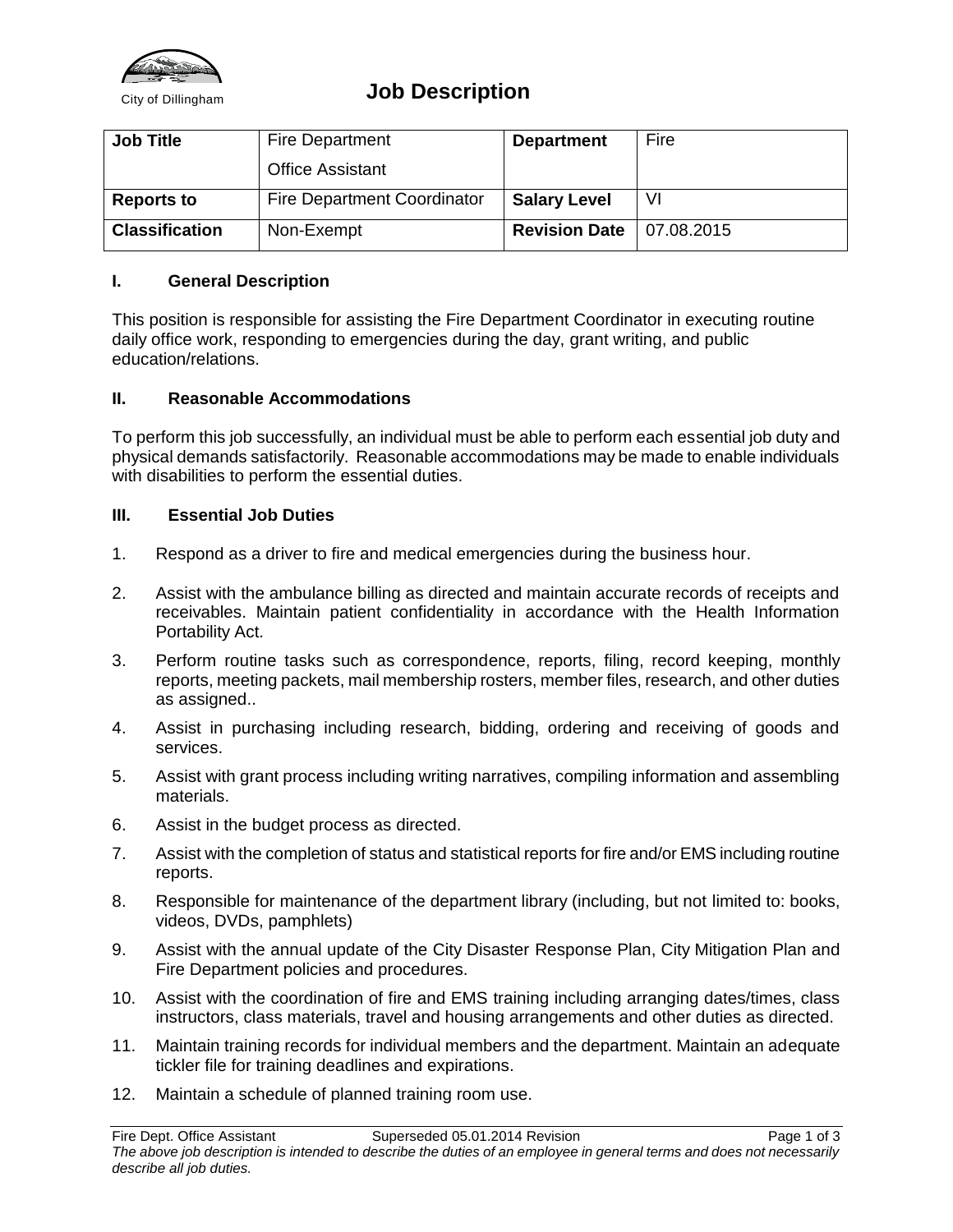

# City of Dillingham **Job Description**

- 13. Participate in training and travel as appropriate to the job.
- 14. Maintain a comprehensive list of all apparatus and equipment owned by the department, including all equipment assigned to members.
- 15. Assist in completion of monthly equipment and apparatus check-offs.
- 16. Assist in completion of annual equipment and apparatus testing.
- 17. This individual may not apply for Volunteer Membership or hold an elected position within the department.
- 18. Other duties as assigned.

## **IV. Knowledge, Skills and Abilities**

#### Knowledge:

This position requires proficiency in the following areas:

- 1. Working knowledge of computers, word processing and spread sheet software.
- 2. Must have a valid Alaska Driver's License

#### Skills and Abilities:

This position must demonstrate the following skills and abilities:

- 1. Ability to work independently exercising sound judgment and effective working relationships with the public, staff, and volunteers.
- 3. Ability to perform office and clerical duties.
- 4. Effective grant writing ability desired but not required.
- 5. Excellent written and verbal communication skills.
- 6. Ability to work in a cooperative manner with volunteer members, boards and supervisors.
- 7. Ability to maintain good public relations on a personal and professional basis.
- 8. Maintain the confidentiality of information required during service as a City employee.

## **V. Work Environment and Physical Effort**

Office environment. This position is located in an open area office. The employee may be faced with constant interruptions. While performing the duties of this job, employee will frequently be required to use hands and fingers dexterously to operate office equipment. The employee may have to spend long hours sitting and using office equipment and computers which can cause muscle strain. Must possess mobility to work in a standard office setting and to use standard office equipment, including a computer; strength to lift and carry materials weighing up to 50 pounds; vision to read printed materials and a computer screen; and hearing and speech to communicate in person and over the telephone.

#### **VI. Education and/or Experience**

#### Education:

1. High school diploma or General Equivalency Degree (GED).